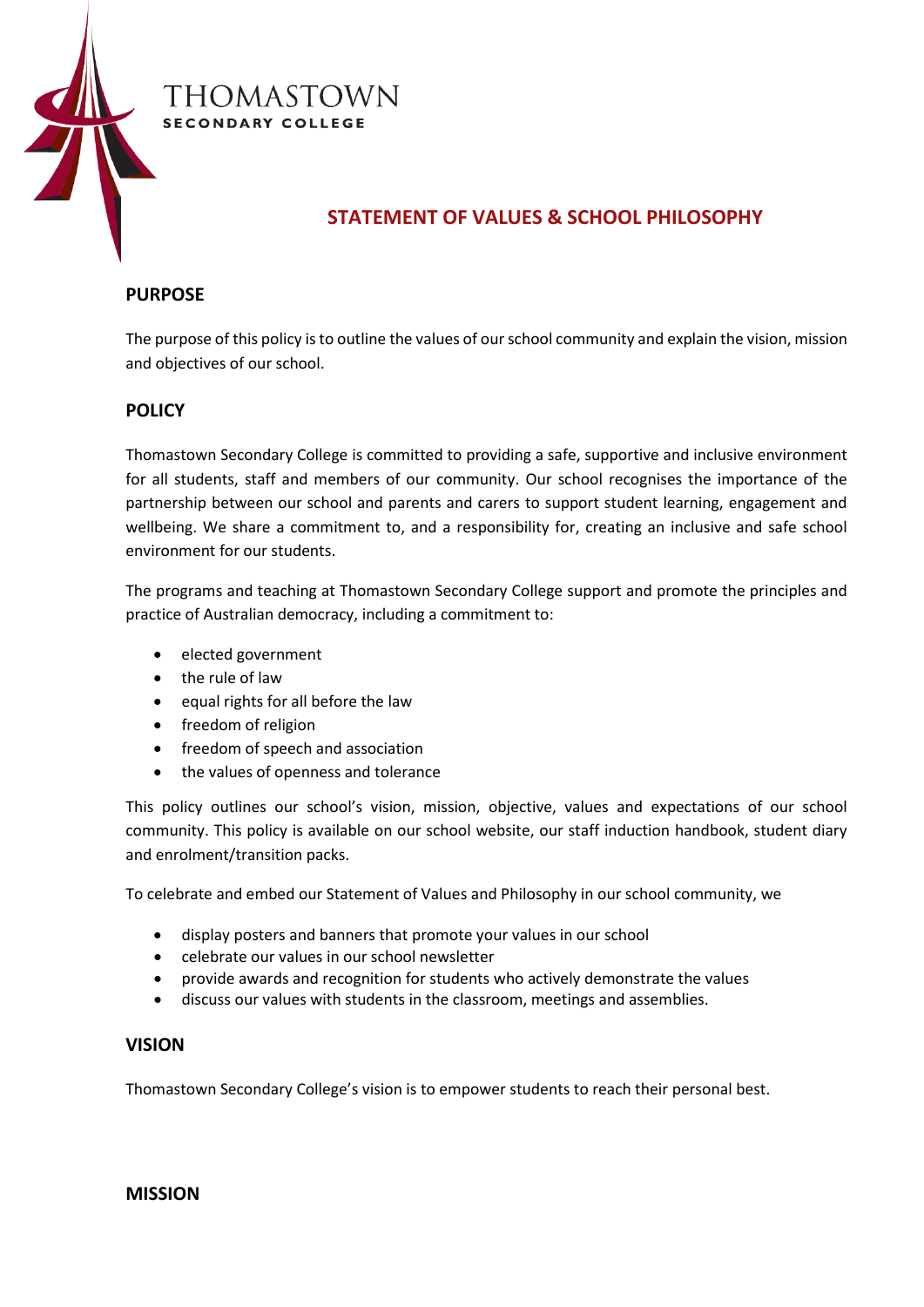Thomastown Secondary College's mission is to provide a rich learning environment which values and supports diversity, excellence and teamwork and fosters as spirit of mutual respect and support where every student strives to achieve individual excellence while developing strong social, emotional and academic skills essential for all citizens in this global world.

## **OBJECTIVE**

Thomastown Secondary College's objective is to provide a learning environment where there is respect for each individual and a commitment to build trust, promote self-esteem and ignite passion, where every individual feels valued and respected and where the richness of cultural and ethnic diversity is celebrated. It is to empower students to build solid foundations for the future by participating in social, intellectual, sporting and cultural activities. Our objective is achieved when our students leave the College literate, numerate, socially competent, politically aware, motivated to be life-long learners and have acquired the skills to do so independently.

## **VALUES**

Individual Excellence is embedded in our rich learning environment which values and supports diversity, excellence and teamwork. We foster a spirit of mutual respect and support, where every student is expected to strive to reach his or her potential.

At Thomastown we…

- welcome creativity, curiosity and celebrate innovation in a safe and supportive environment
- foster courage in thoughts and actions
- respect and support different learning styles
- demonstrate enthusiasm for learning and teaching and welcome new challenges and opportunities
- work collaboratively in pursuit of individual excellence for all members of the College community
- interact positively, constructively and respectfully with each other
- support the aspirations of others and accept responsibility for achieving our own individual excellence
- display pride in our school, our heritage and ourselves
- embrace our obligation to contribute positively to the College and wider community

## **BEHAVIOURAL EXPECTATIONS**

Thomastown Secondary College acknowledges that the behaviour of staff, parents, carers and students has an impact on our school community and culture. We acknowledge a shared responsibility to create a positive learning environment for the children and young people at our school.

As principals and school leaders, we will:

- model positive behaviour and effective leadership
- communicate politely and respectfully with all members of the school community
- work collaboratively to create a school environment where respectful and safe behaviour is expected of everyone
- behave in a manner consistent with the standards of our profession and meet core responsibilities to provide safe and inclusive environments
- plan, implement and review our work to ensure the care, safety, security and general wellbeing of all students at school
- identify and support students who are or may be at risk
- do our best to ensure every child achieves their personal and learning potential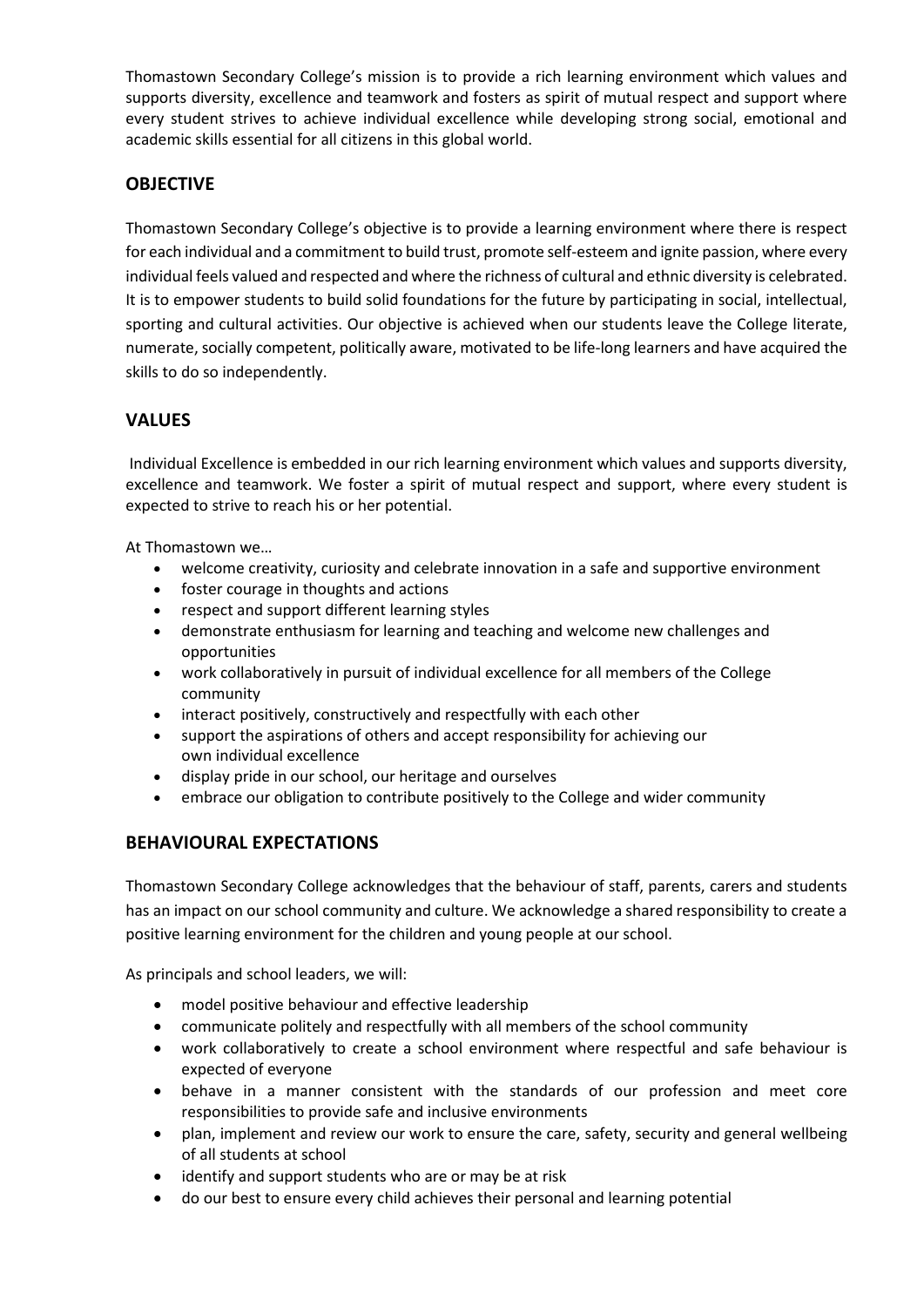- work with parents to understand their child's needs and, where necessary, adapt the learning environment accordingly
- respond appropriately when safe and inclusive behaviour is not demonstrated and implement appropriate interventions and sanctions when required
- inform parents of the school's communication and complaints procedures
- ask any person who is acting in an offensive, intimidating or otherwise inappropriate way to leave the school grounds.

### *As teachers and non-teaching school staff, we will:*

- model positive behaviour to students consistent with the standards of our profession
- communicate politely and respectfully with all members of the school community
- proactively engage with parents about student outcomes
- work with parents to understand the needs of each student and, where necessary, adapt the learning environment accordingly
- work collaboratively with parents to improve learning and wellbeing outcomes for students with additional needs
- communicate with the principal and school leaders in the event we anticipate or face any tension or challenging behaviours from parents
- treat all members of the school community with respect.

### *As parents and carers, we will:*

- model positive behaviour to our child
- communicate politely and respectfully with all members of the school community
- ensure our child attends school on time, every day the school is open for instruction
- take an interest in our child's school and learning
- work with the school to achieve the best outcomes for our child
- communicate constructively with the school and use expected processes and protocols when raising concerns
- support school staff to maintain a safe learning environment for all students
- follow the school's processes for communication with staff and making complaints
- treat all school leaders, staff, students, and other members of the school community with respect.

### *As students, we will:*

- model positive behaviour to other students
- communicate politely and respectfully with all members of the school community.
- comply with and model school values
- behave in a safe and responsible manner
- respect ourselves, other members of the school community and the school environment.
- actively participate in school
- not disrupt the learning of others and make the most of our educational opportunities.

### *As community members, we will:*

- model positive behaviour to the school community
- treat other members of the school community with respect
- support school staff to maintain a safe and inclusive learning environment for all students
- utilise the school's processes for communication with staff and submitting complaints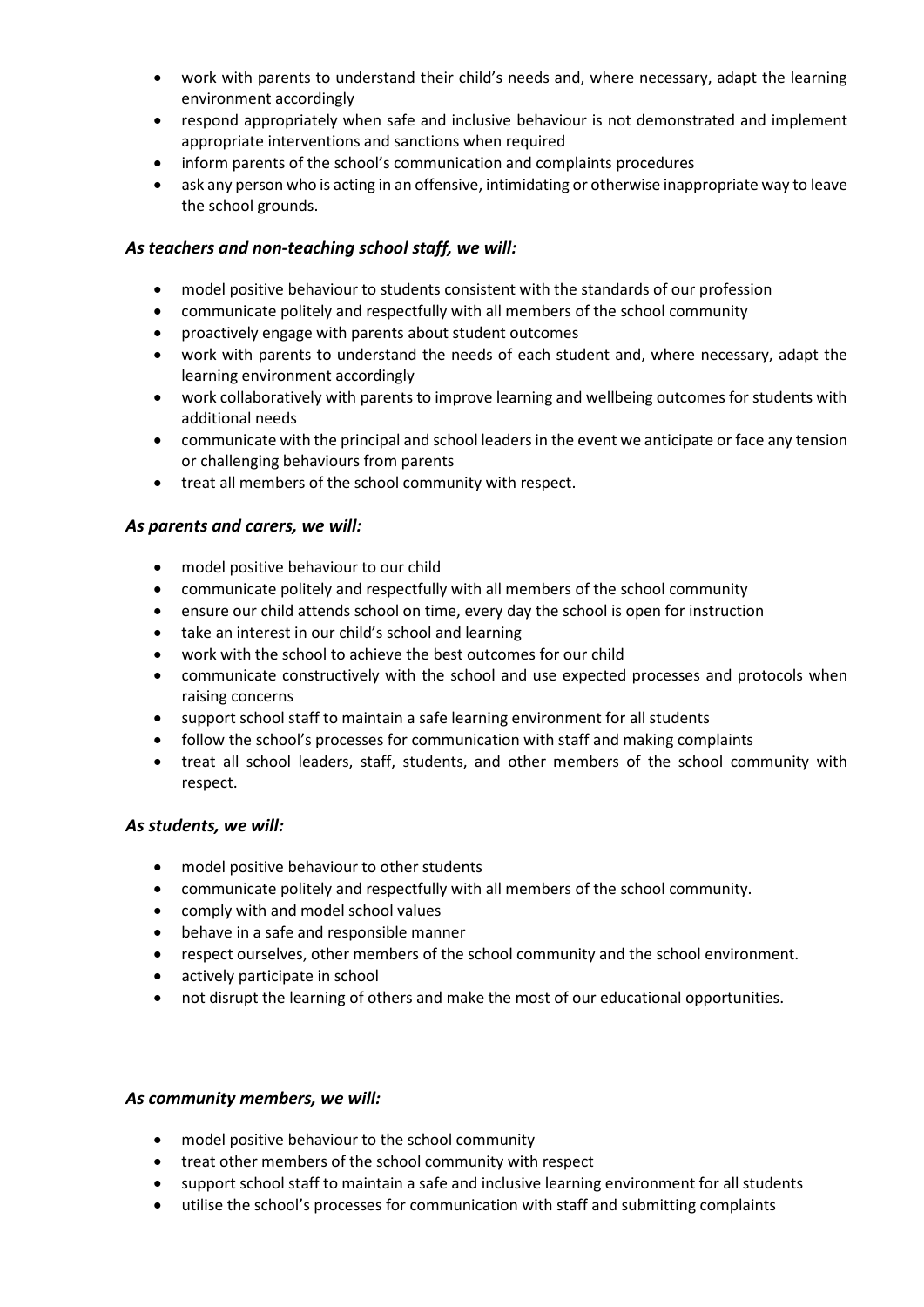## **UNREASONABLE BEHAVIOURS**

Schools are not public places, and the Principal has the right to permit or deny entry to school grounds (for more information, see our *Visitors Policy*).

Unreasonable behaviour that is demonstrated by school staff, parents, carers, students or members of our school community will not be tolerated at school, or during school activities.

#### *Unreasonable behaviour includes:*

- speaking or behaving in a rude, manipulative, aggressive or threatening way, either in person, via electronic communication or social media, or over the telephone
- the use or threat of violence of any kind, including physically intimidating behaviour such as aggressive hand gestures or invading another person's personal space
- sending demanding, rude, confronting or threatening letters, emails or text messages
- sexist, racist, homophobic, transphobic or derogatory comments
- the use of social media or public forums to make inappropriate or threatening remarks about the school, staff or students.

Harassment, bullying, violence, aggression, threatening behaviour and unlawful discrimination are unacceptable and will not be tolerated at our school.

Unreasonable behaviour and/or failure to uphold the principles of this *Statement of Values and School Philosophy* may lead to further investigation and the implementation of appropriate consequences by the school Principal.

At the Principal's discretion, unreasonable behaviour may be managed by:

- requesting that the parties attend a mediation or counselling sessions with the Student Welfare Co-ordinator
- implementing specific communication protocols
- written warnings
- conditions of entry to school grounds or school activities
- exclusion from school grounds or attendance at school activities
- reports to Victoria Police
- legal action

Inappropriate student behaviour will be managed in according with our school's *Student Wellbeing and Engagement Policy* and *Bullying Prevention Policy.*

Our *Statement of Values and School Philosophy* ensures that everyone in our school community will be treated with fairness and respect. In turn, we will strive to create a school that is inclusive and safe, where everyone is empowered to participate and learn.

#### **FURTHER INFORMATION AND RESOURCES**

• *Student Wellbeing and Engagement*

#### **REVIEW CYCLE**